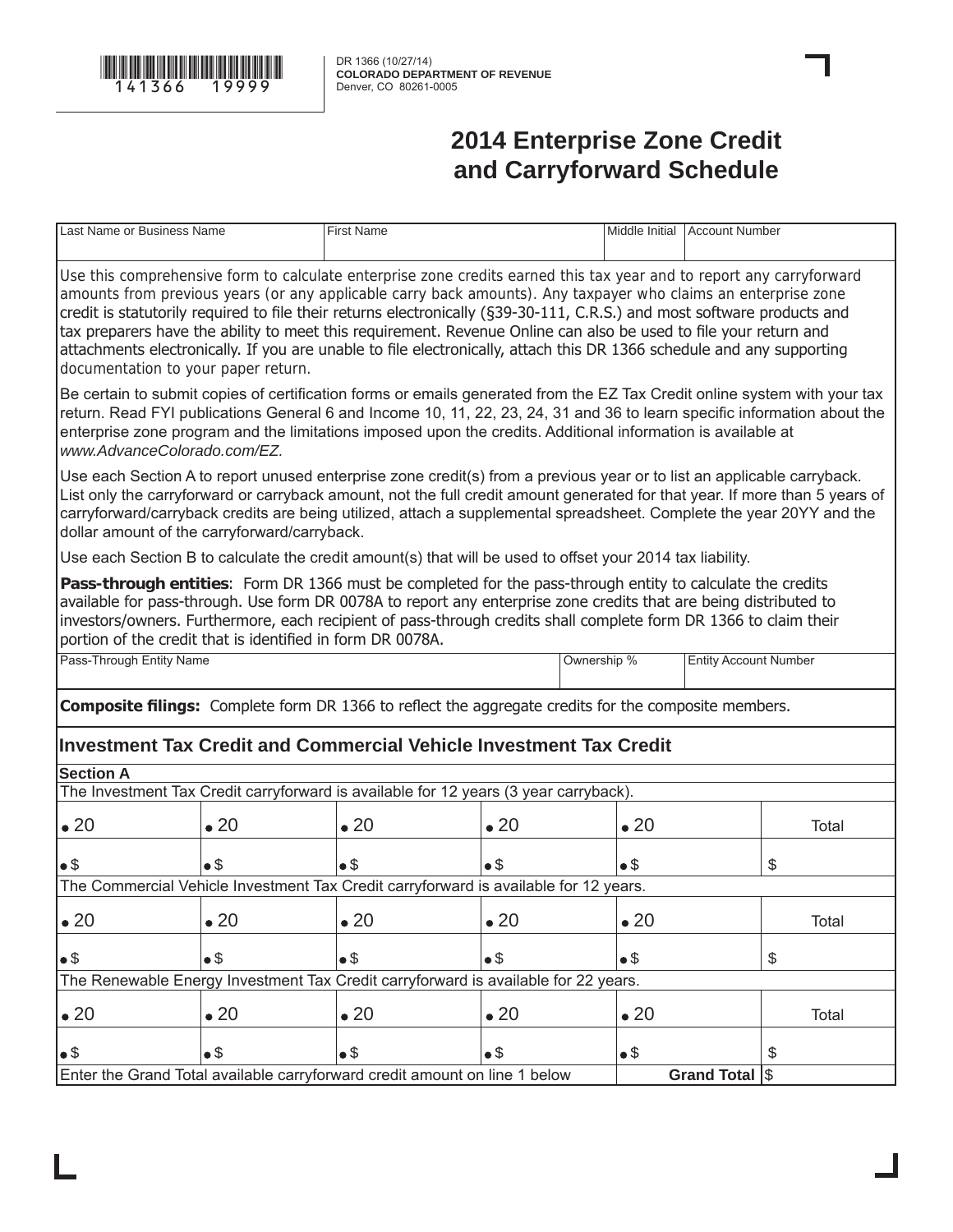

| <b>Section B</b>                                                                       |                                                              |                                                                                                                                           |                |              |                                                               |            |
|----------------------------------------------------------------------------------------|--------------------------------------------------------------|-------------------------------------------------------------------------------------------------------------------------------------------|----------------|--------------|---------------------------------------------------------------|------------|
|                                                                                        | 1. Total credit from other years (carryforward or carryback) |                                                                                                                                           |                | 1            |                                                               |            |
| 2. Investment Tax Credit generated                                                     |                                                              |                                                                                                                                           |                |              |                                                               |            |
|                                                                                        | 3. Commercial Vehicle Investment generated                   |                                                                                                                                           |                | 3            |                                                               |            |
|                                                                                        | 4. Renewable Energy Investment generated                     |                                                                                                                                           |                | 4            |                                                               |            |
| 5. Total current year investment (add 2 through 4):                                    | 5                                                            |                                                                                                                                           |                |              |                                                               |            |
| 6. Current year tax liability                                                          |                                                              |                                                                                                                                           |                | 6            |                                                               | 00         |
| 7. Statutory limitation                                                                |                                                              |                                                                                                                                           |                | 7            |                                                               | \$5,000 00 |
|                                                                                        | 8. Is the amount of line 6 more than the amount of line 7?   |                                                                                                                                           |                | 8            |                                                               | 00         |
|                                                                                        |                                                              | No. Skip lines 8 and 9, enter -0- on line 10 and go to line 11.                                                                           |                |              | Yes. Subtract line 7 from line 6, enter the result on line 8. |            |
| 9.50% of line 8                                                                        |                                                              |                                                                                                                                           |                | 9            |                                                               | 00         |
| 10. Line 7 plus line 9                                                                 |                                                              |                                                                                                                                           |                | 10           |                                                               | 00         |
| 11. Enter the smaller of lines 6 or 10, consider line 6 only if it is greater than \$0 |                                                              | 11                                                                                                                                        |                | 00           |                                                               |            |
| 12. 1.5% of line 3                                                                     |                                                              |                                                                                                                                           |                | 12           |                                                               | 00         |
| 13. Enter the sum of lines 2 plus 4                                                    |                                                              |                                                                                                                                           |                | 13           |                                                               |            |
| 14. 3% of the amount on line 13                                                        |                                                              |                                                                                                                                           |                | 14           |                                                               | 00         |
| <b>15.</b> Line 12 plus line 14                                                        |                                                              |                                                                                                                                           |                | 15           |                                                               | 00         |
|                                                                                        |                                                              | 16. Enter the amount from line 11, line 15 or \$750,000, whichever is the smallest                                                        |                | 16           |                                                               | 00         |
| 17. Credit available: enter the sum of line 1 plus line 16                             |                                                              |                                                                                                                                           |                | 17           |                                                               | 00         |
|                                                                                        |                                                              | 18. Credit used: enter the amount from line 17 being used to offset 2014 tax.                                                             |                | •18          |                                                               | 00         |
| <b>The New Employee Credit</b>                                                         |                                                              |                                                                                                                                           |                |              |                                                               |            |
| <b>Section A</b>                                                                       |                                                              |                                                                                                                                           |                |              |                                                               |            |
|                                                                                        |                                                              | The 2014 New Business Facility Employee carryforward is available for 5 years. The New Employee Credit is new in 2014.                    |                |              |                                                               |            |
| $\bullet$ 20                                                                           | $\bullet$ 20                                                 | $\bullet$ 20                                                                                                                              | •20            | $\bullet$ 20 | Total                                                         |            |
| $\bullet$ \$                                                                           | •\$                                                          | •\$                                                                                                                                       | • <sup>§</sup> | •\$          | \$                                                            |            |
|                                                                                        |                                                              | The 2014 The Enhanced Rural New Business Facility Employee carryforward is available for 7 years. The New Employee Credit is new in 2014. |                |              |                                                               |            |
| $\bullet$ 20                                                                           | $\bullet$ 20                                                 | $\bullet$ 20                                                                                                                              | $\bullet$ 20   | $\bullet$ 20 | Total                                                         |            |
| $\bullet$                                                                              | $\bullet$ \$                                                 | $\bullet$ \$                                                                                                                              | •\$            | $\bullet$ \$ | \$                                                            |            |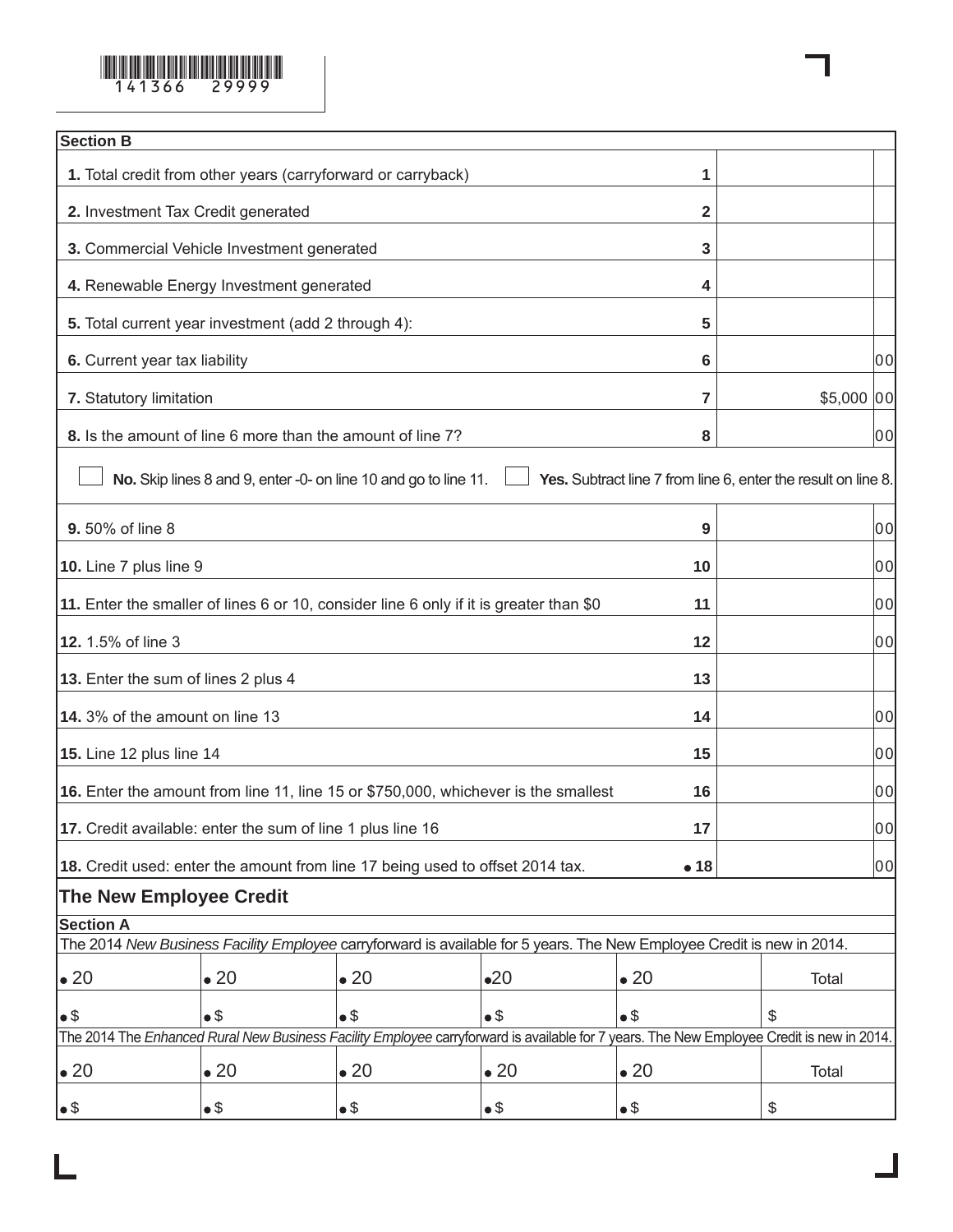

|                                                                                               |              | The 2014 Agricultural Processing Employee carryforward is available for 5 years. The New Employee Credit is new in 2014.                |              |              |                |       |
|-----------------------------------------------------------------------------------------------|--------------|-----------------------------------------------------------------------------------------------------------------------------------------|--------------|--------------|----------------|-------|
| $\bullet$ 20                                                                                  | $\bullet$ 20 | $\bullet$ 20                                                                                                                            | $\bullet$ 20 | $\bullet$ 20 |                | Total |
| $\bullet$ \$                                                                                  | $\bullet$ \$ | $\bullet$ \$                                                                                                                            | $\bullet$ \$ | $\bullet$ \$ | S              |       |
|                                                                                               |              | The 2014 Enhanced Rural Agricultural Processing Employee carryforward is available for 7 years. The New Employee Credit is new in 2014. |              |              |                |       |
| $\bullet$ 20                                                                                  | $\bullet$ 20 | $\bullet$ 20                                                                                                                            | $\bullet$ 20 | $\bullet$ 20 |                | Total |
| $\bullet$ \$                                                                                  | $\bullet$ \$ | $\bullet$ \$                                                                                                                            | •\$          | •\$          | \$             |       |
|                                                                                               |              | The 2014 Employee Health Insurance carryforward is available for 5 years. The New Employee Credit is new in 2014.                       |              |              |                |       |
| $\bullet$ 20                                                                                  | $\bullet$ 20 | $\bullet$ 20                                                                                                                            | $\bullet$ 20 | $\bullet$ 20 |                | Total |
| $\bullet$ \$                                                                                  | $\bullet$ \$ | $\bullet$ \$                                                                                                                            | $\bullet$ \$ | •\$          | S              |       |
|                                                                                               |              | Enter the Grand Total available carryforward credit amount on line 23 below                                                             |              |              | Grand Total \$ |       |
| 19.                                                                                           |              | Left Intentionally Blank                                                                                                                |              | 19           |                |       |
| 20.                                                                                           |              |                                                                                                                                         |              | 20           |                |       |
| 21.                                                                                           |              |                                                                                                                                         |              | 21           |                |       |
| 22.                                                                                           |              |                                                                                                                                         |              | 22           |                |       |
|                                                                                               |              | 23. New business facility employee credit carried over from prior year                                                                  |              | •23          |                | 00    |
| 24.                                                                                           |              | <b>Left Intentionally Blank</b>                                                                                                         |              | 24           |                | 00    |
|                                                                                               |              | 25. Credit used: enter the amount from line 23 being used to offset 2014 tax.                                                           |              | •25          |                | 00    |
|                                                                                               |              |                                                                                                                                         |              |              |                |       |
|                                                                                               |              |                                                                                                                                         |              |              |                |       |
| <b>Section B</b>                                                                              |              |                                                                                                                                         |              |              |                |       |
|                                                                                               |              | 26. Monthly average of qualified new employees for the current tax year                                                                 |              | •26          |                |       |
|                                                                                               |              | 27. Number of claimed qualified employees in the previous year                                                                          |              | •27          |                |       |
| 28. Increase in qualified employees, line 26 minus line 27<br>28                              |              |                                                                                                                                         |              |              |                |       |
| 29. Line 28 multiplied by \$1,100                                                             |              |                                                                                                                                         |              |              |                | 00    |
| 30. Number from line 28 that are employees located in an enhanced rural enterprise zone. . 30 |              |                                                                                                                                         |              |              |                | 00    |
| 31. Line 30 multiplied by \$2000                                                              |              |                                                                                                                                         |              |              |                | 00    |
| 32. Number from line 28 that are agricultural processing employees.<br>•32                    |              |                                                                                                                                         |              |              |                |       |
| 33. Line 32 multiplied by \$500<br>33                                                         |              |                                                                                                                                         |              |              |                |       |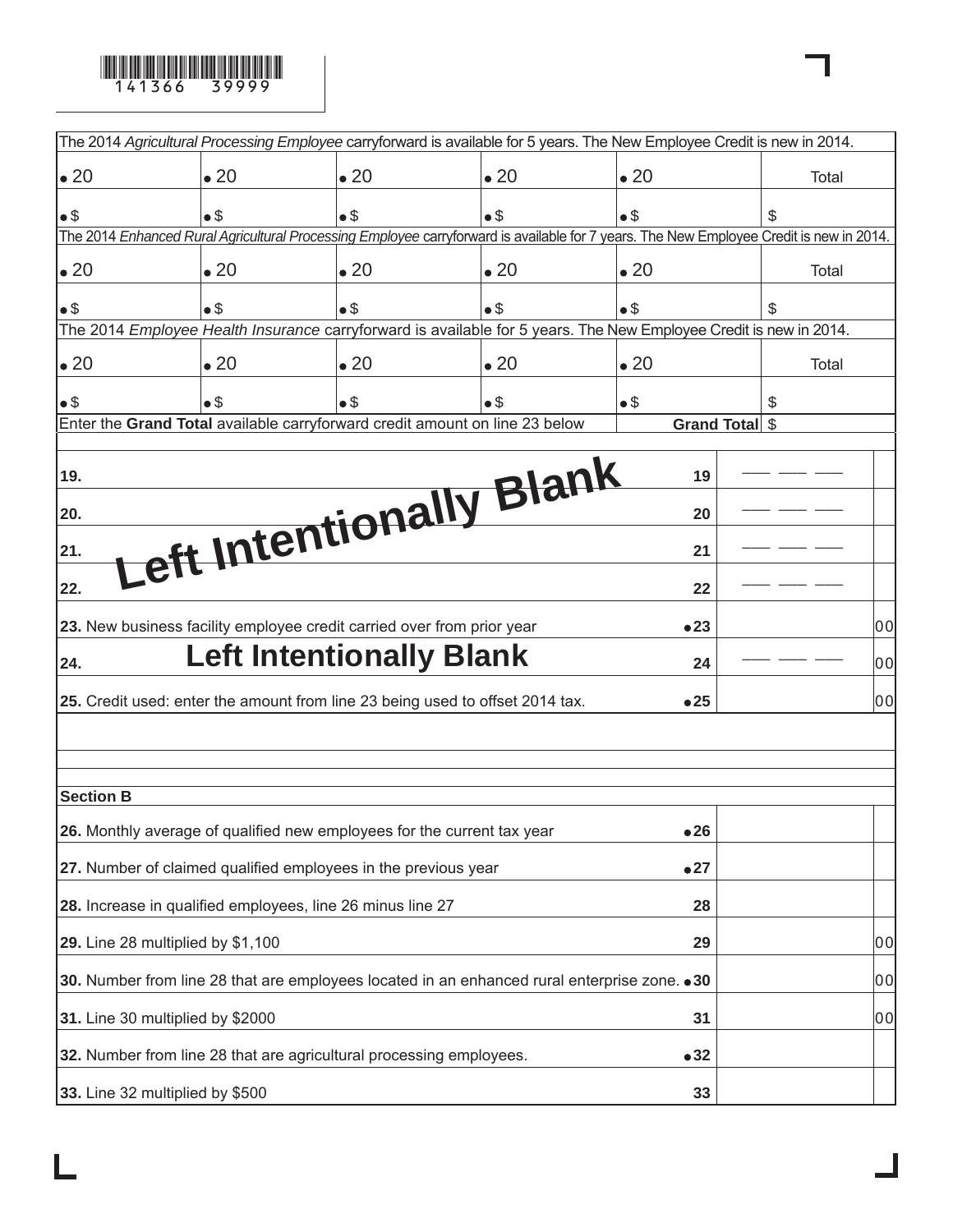

| <b>34.</b> Number from line 28 that are agricultural processing employees that are<br>located within an enhanced rural enterprise zone |              |              |              |              |       |    |
|----------------------------------------------------------------------------------------------------------------------------------------|--------------|--------------|--------------|--------------|-------|----|
| 35. Line 34 multiplied by \$500                                                                                                        |              |              |              |              |       |    |
| 36. Number of health insurance qualified employees                                                                                     |              |              |              | •36          |       |    |
| 37. Line 36 multiplied by \$1000                                                                                                       |              |              |              | 37           |       |    |
| 38. Enter the sum of lines 29, 31, 33, 35 and 37                                                                                       |              |              |              | 38           |       |    |
| 39. Credit used: enter the amount from line 38 being used to offset 2014 tax                                                           |              |              |              | •39          |       | 00 |
| <b>Contribution to Enterprise Zone Administrator Credit</b>                                                                            |              |              |              |              |       |    |
| <b>Section A</b><br>The 2014 Contribution to <i>Enterprise Zone Administrator</i> carryforward is available for 5 years.               |              |              |              |              |       |    |
|                                                                                                                                        |              |              |              |              |       |    |
| $\bullet$ 20                                                                                                                           | $\bullet$ 20 | $\bullet$ 20 | $\bullet$ 20 | $\bullet$ 20 | Total |    |
| $\bullet$ \$                                                                                                                           | $\bullet$ \$ | •\$          | $\bullet$ \$ | $\bullet$ \$ | \$    |    |
| Enter the total available carryforward credit amount on line 49 below<br><b>Section B</b>                                              |              |              |              |              |       |    |
| 40. Current year cash contributions                                                                                                    |              |              |              | •40          |       | 00 |
|                                                                                                                                        |              |              |              |              |       |    |
| 41. Value of current year in-kind contributions                                                                                        |              |              |              | •41          |       | 00 |
| 42. Total of lines 40 and 41                                                                                                           |              |              |              | 42           |       | 00 |
| 43. The smaller of \$100,000 or 25% of line 42                                                                                         |              |              |              | 43           |       | 00 |
| 44. Statutory limitation for in-kind contributions: 50% of line 43                                                                     |              |              |              | 44           |       | 00 |
| 45. Allowable in-kind contribution: line 41 or line 44, whichever is less                                                              |              |              |              | 45           |       | 00 |
| 46. Statutory limitation for cash contribution: line 43 minus line 45                                                                  | 46           |              | 00           |              |       |    |
| 47. Allowable cash contribution: line 40 or line 46, whichever is less                                                                 | 47           |              | 00           |              |       |    |
| 48. Enter the total of lines 45 and 47                                                                                                 | 48           |              | 00           |              |       |    |
| 49. Contribution credit carried over from prior year                                                                                   | •49          |              | 00           |              |       |    |
| 50. Enter the sum of lines 48 and 49                                                                                                   |              |              |              | 50           |       | 00 |
| 51. Credit used: enter the amount from line 50 being used to offset 2014 tax.                                                          |              |              |              | •51          |       | 00 |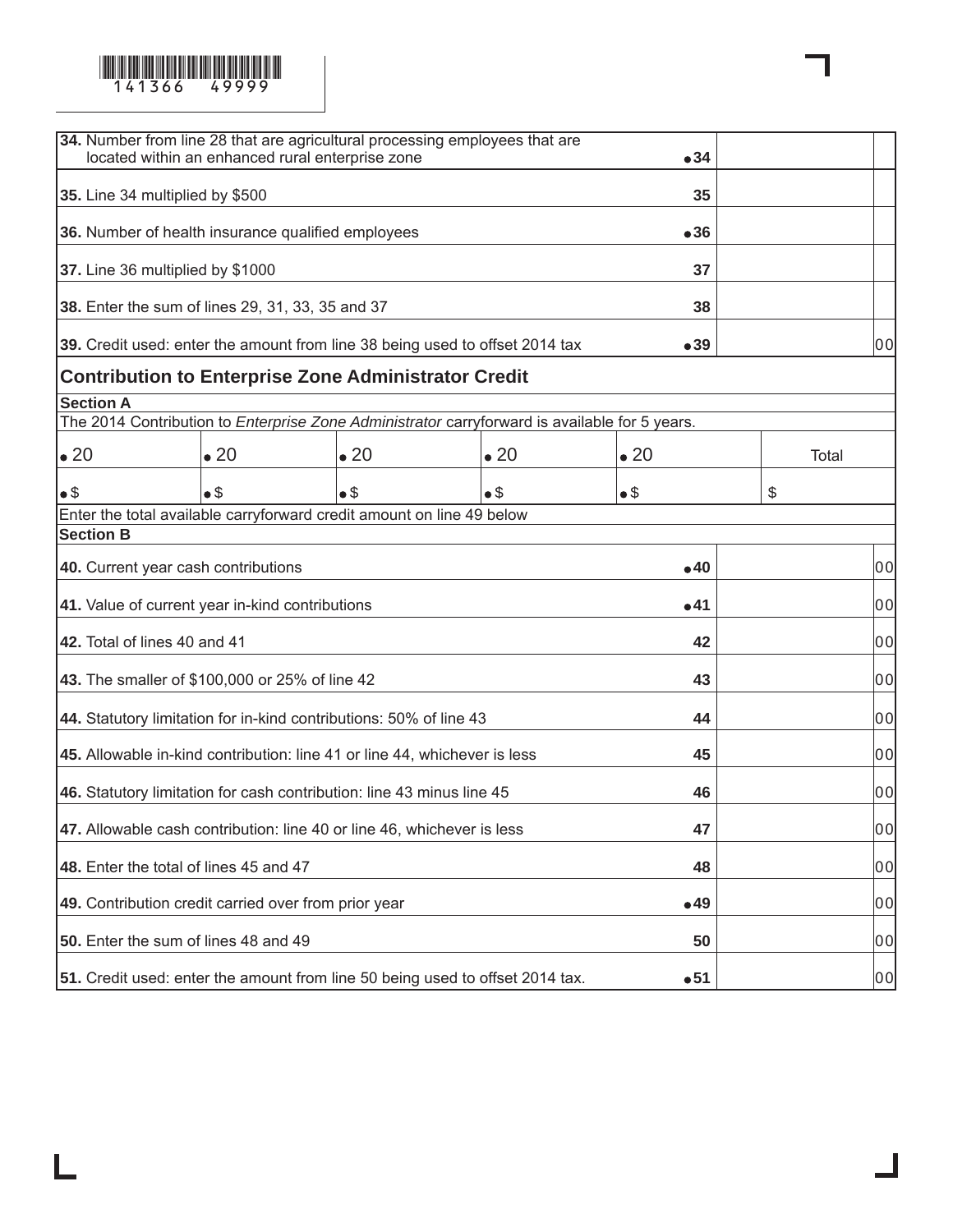

| <b>Vacant Commercial Building Rehabilitation Credit</b>                                                   |              |              |              |              |  |       |    |
|-----------------------------------------------------------------------------------------------------------|--------------|--------------|--------------|--------------|--|-------|----|
| <b>Section A</b>                                                                                          |              |              |              |              |  |       |    |
| The 2014 The Vacant Commercial Building Rehabilitation carryforward is available for 5 years              |              |              |              |              |  |       |    |
| $\bullet$ 20                                                                                              | $\bullet$ 20 | $\bullet$ 20 | $\bullet$ 20 | $\bullet$ 20 |  |       |    |
| $\bullet$ \$                                                                                              | $\bullet$ \$ | $\bullet$ \$ | $\bullet$ \$ | •\$          |  | \$    |    |
| Enter the total available carryforward credit amount on line 54 below                                     |              |              |              |              |  |       |    |
| <b>Section B</b><br>Repeat this schedule as necessary for each building being rehabilitated.              |              |              |              |              |  |       |    |
|                                                                                                           |              |              |              |              |  |       |    |
| 52. Current year qualified expenditures                                                                   |              |              |              | •52          |  |       | 00 |
| <b>53.</b> \$50,000 or 25% line 52, whichever is less                                                     |              |              |              | 53           |  |       | 00 |
| 54. Rehabilitation credit carried over from prior year                                                    |              |              |              | •54          |  |       | 00 |
| <b>55.</b> Enter the sum of lines 53 and 54                                                               |              |              |              | 55           |  |       | 00 |
| 56. Credit used: enter the amount from line 55 being used to offset 2014 tax.                             |              |              |              | •56          |  |       | 00 |
| <b>Research and Experimental Activities Credit</b>                                                        |              |              |              |              |  |       |    |
| <b>Section A</b>                                                                                          |              |              |              |              |  |       |    |
| Research and Experimental Activities carryforward is available until the full credit amount is exhausted. |              |              |              |              |  |       |    |
| $\bullet$ 20                                                                                              | $\bullet$ 20 | $\bullet$ 20 | $\bullet$ 20 | $\bullet$ 20 |  | Total |    |
| $\bullet$ \$                                                                                              | $\bullet$ \$ | $\bullet$ \$ | $\bullet$ \$ | $\bullet$ \$ |  | \$    |    |
| Enter the total available carryforward credit amount on line 68 below                                     |              |              |              |              |  |       |    |
| <b>Section B</b>                                                                                          |              |              |              |              |  |       |    |
| 57. Current year qualified expenditures                                                                   |              |              |              | •57          |  |       | 00 |
| 58. First preceding year expenditures                                                                     |              |              |              | •58          |  |       | 00 |
| <b>59.</b> Second preceding year expenditures                                                             |              |              |              | •59          |  |       | 00 |
| 60. Enter the sum of lines 58 and 59                                                                      |              |              |              | 60           |  |       | 00 |
| 61.50% of the amount on line 60                                                                           |              |              |              |              |  |       |    |
|                                                                                                           |              |              |              | 61           |  |       | 00 |
| 62. Line 57 minus line 61<br>62                                                                           |              |              |              |              |  | 00    |    |
| 63. Allowable amount: 3% of the amount on line 62.<br>63                                                  |              |              |              |              |  | 00    |    |
| 64. 25% of the amount of line 63<br>64                                                                    |              |              |              |              |  | 00    |    |
| 65. 25% of the allowable amount from the applicable 2011 credit schedule                                  |              |              |              | •65          |  |       | 00 |
| 66. 25% of the allowable amount from the applicable 2012 credit schedule                                  |              |              |              | •66          |  |       | 00 |